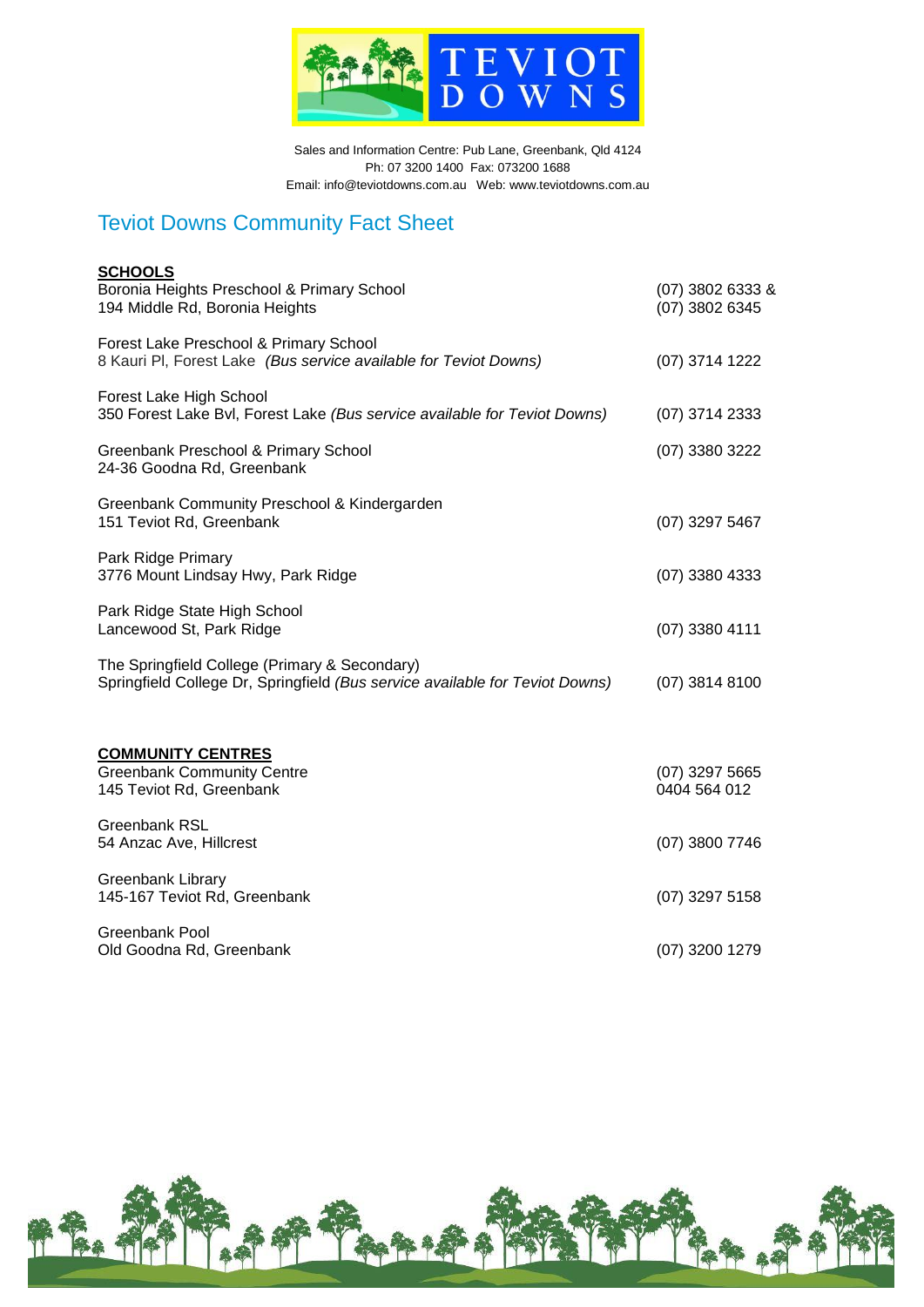

Sales and Information Centre: Pub Lane, Greenbank, Qld 4124 Ph: 07 3200 1400 Fax: 073200 1688 Email: info@teviotdowns.com.au Web: www.teviotdowns.com.au

### Teviot Downs Community Fact Sheet

| <b>SPORTING CLUBS</b><br>AJ's Swimming Club                                          |                              |
|--------------------------------------------------------------------------------------|------------------------------|
| 24 Goodna Rd, Greenbank                                                              | (07) 3200 1279               |
| Greenbank Pony Club<br>Lot 201 Campbell Rd, Greenbank                                | $(07)$ 3297 5996             |
| Greenbank Sport & Recreation Club (Soccer & Cricket)<br>720-768 Middle Rd, Greenbank | (07) 3297 5912               |
| <b>Hills International Golf Club</b><br>Johanna St, Jimboomba                        | $(07)$ 5546 0667             |
| OZ Swim Aquatics<br>43-77 Old Pub Lane, Greenbank                                    | (07) 3802 8333               |
| Park Ridge Tennis Centre<br>Stoney Camp Rd, Park Ridge                               | $(07)$ 3200 0354             |
| Park Ridge Pony Club<br>Judith St, Crestmead                                         | (07) 3800 1072               |
| <b>Teviot Downs Soccer Club</b><br>Argyle Rd, Greenbank                              | Andrew Lloyd<br>0411 696 293 |

#### **SHOPPING CENTRES**

GREENBANK SHOPPING CENTRE (Including Woolworths) 15 Pub Lane, Greenbank

ORION SPRINGFIELD SHOPPING CENTRE 1 Main St, Springfield Lakes

GRAND PLAZA Cnr Mt Lindsay Hwy & Browns Plains Rd, Browns Plains

PARK RIDGE SHOPPING CENTRE Cnr Mt Lindsay Hwy & Park Ridge Rd, Park Ridge

JIMBOOMBA JUNCTION SHOPPING CENTRE & COMMERCIAL CENTRE Cusack Lane, Jimboomba